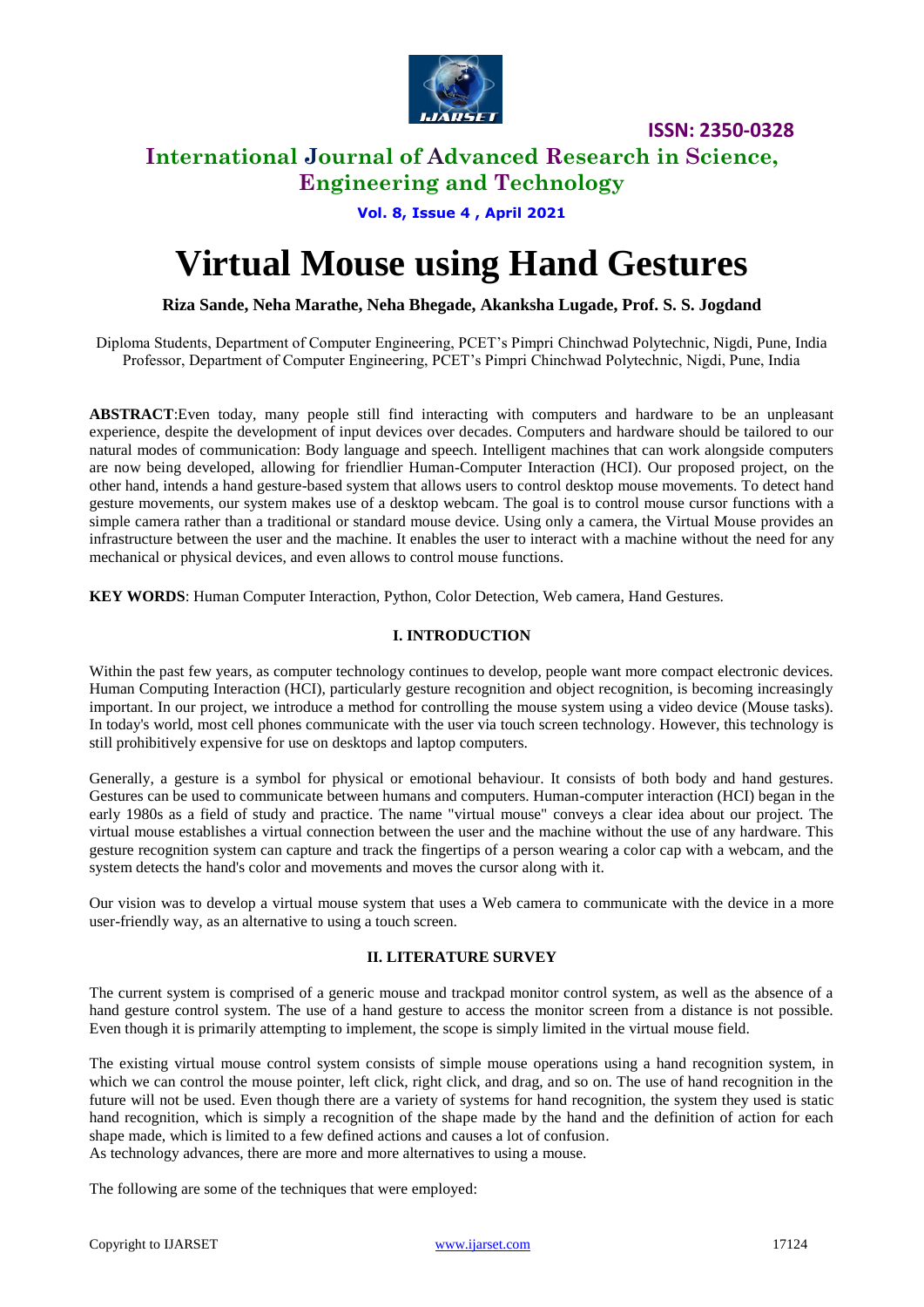

## **International Journal of Advanced Research in Science, Engineering and Technology**

#### **Vol. 8, Issue 4 , April 2021**

A) Head Control: A special sensor (or built-in webcam) can track head movement to move the mouse pointer around on the screen. In the absence of a mouse button, the software's dwell delay feature is usually used. Clicking can also be accomplished with a well-placed switch.

B) Eye Control: The cost of modern eye gaze systems is decreasing. These enable users to move the pointer on the screen solely by moving their eyes. Instead of mouse buttons, a dwell delay feature, blinks, or a switch are used. The Tobii PCEye Go is a peripheral eye tracker that lets you use your eyes to control your computer as if you were using a mouse.

C) Touch Screens: Touch screens, which were once seen as a niche technology used primarily in special education schools, have now become mainstream. Following the success of smartphones and tablets, touch-enabled Windows laptops and all-in-one desktops are becoming more common. Although this is a welcome new technology, the widespread use of touch screens has resulted in a new set of touch accessibility issues.

However, each of the methods below has its own set of disadvantages. The use of the head or eyes to control the cursor regularly can be hazardous to one's health. This can lead to a number of problems with health. When using a touch screen, the user must maintain their focus on the screen at all times, which can cause drowsiness. By comparing the following techniques, we hope to create a new project that will not harm the user's health.

#### **III. SYSTEM OVERVIEW**

In our project, we attempted to control mouse cursor movement and click events using a color detection approach based on a camera. It's a system that performs image processing, retrieves needed details, and then adds them to the computer's mouse interface using predefined notations.

The code is written in Python, and it employs the cross-platform image processing module OpenCV as well as the Python-specific library PyAutoGUI to implement mouse actions. Only the three colored finger caps are extracted from the real-time video captured by the webcam.

Their centers are calculated, and the action to be taken is determined based on their relative positions.

#### **IV. METHODOLOGY**

The system can be broken down in four main modules. Below are the modules:

1) Image Acquisition:

We need a sensor for the system to detect the user's hand movements. As a sensor, the computer's camera is used. The webcam captures real-time video at a fixed frame rate and resolution determined by the camera's hardware. If necessary, the system allows you to change the frame rate and resolution. When the camera takes a picture, it inverts it. The pointer image moves to the right, and versa if we move the color pointer to the left. It is similar to the picture we get when we stand before a mirror, but it is used to avoid the picture flickering.

2) Color Filter:

The computational complexity of a grey picture is less than a colorful one. This transforms the image into a grey image. All necessary operations were performed once the image was converted to greyscale. Then you have to subject a noise filter, smoothing, and threshold.

#### 3) Color detection:

In the entire procedure, this is the most important step. The three-color object is detected by subtracting the tilted color channel suppressed from the tilted grey image. This creates a picture where the object detected appears as a grey patch, enclosed in black space.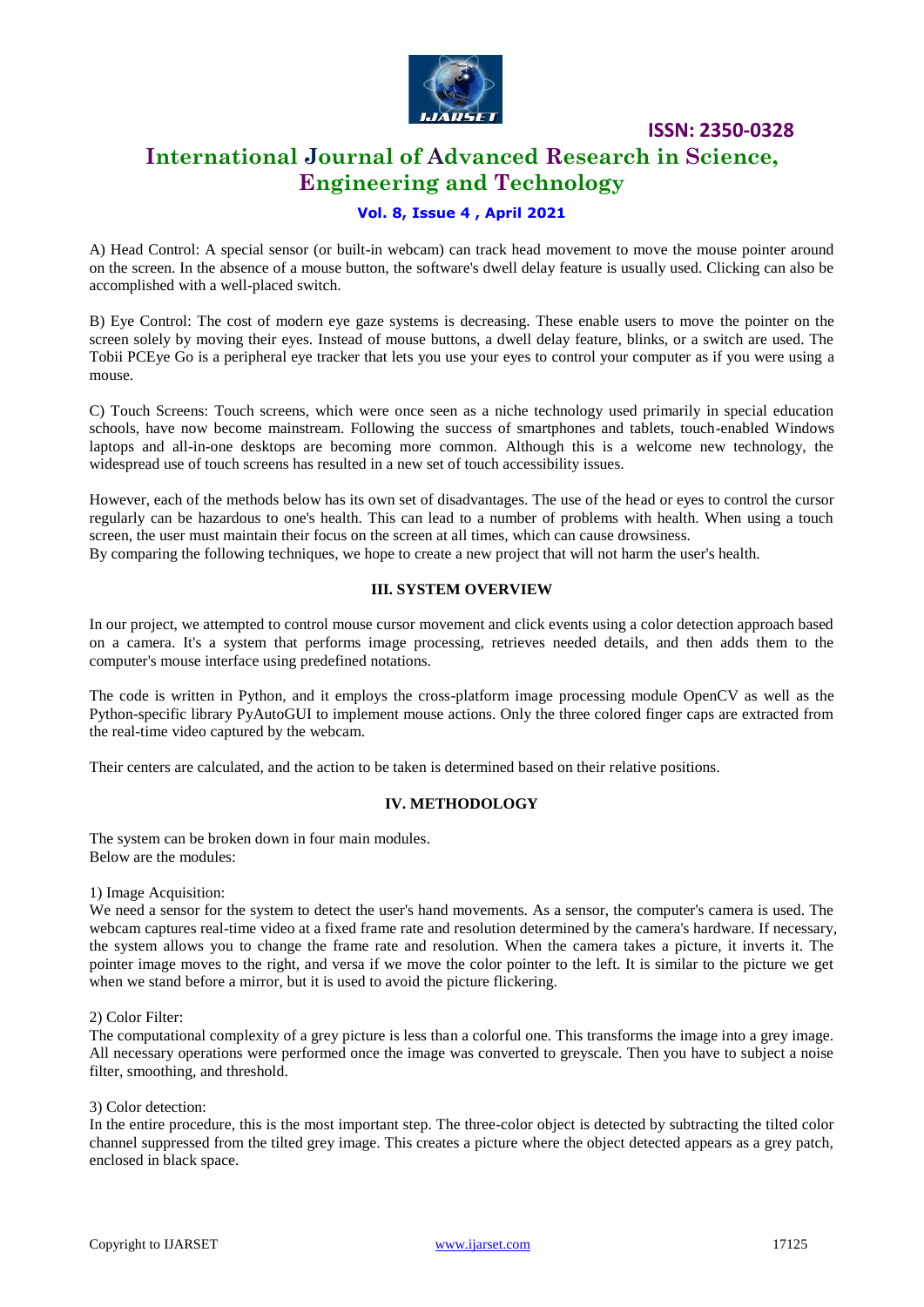

# **International Journal of Advanced Research in Science, Engineering and Technology**

**ISSN: 2350-0328**

#### **Vol. 8, Issue 4 , April 2021**

#### 4) Hand Gesture:

After completing the previous modules, the mouse movement, left-click, right-click, drag/select, scroll up and scroll down will be carried out with color caps or tapes on our fingers.

#### **A) Block Diagram**



#### **B) Working**

Following are the steps in working of our project:

1) Capturing real time video using Web-Camera:

We will need a sensor to detect the user's hand movements in order for the system to work. As a sensor, the computer's webcam is used. The webcam records real-time video at a fixed frame rate and resolution determined by the camera's hardware. If necessary, the system's frame rate and resolution can be changed.

2) Converting the video captured into HSV format:

The video has also been converted into HSV (hue, saturation, meaning, also called HSB), an alternative representation of the RGB color model created by computer graphics researchers to better reflect the perception of colored characteristics by human vision.



Fig 2: HSV Image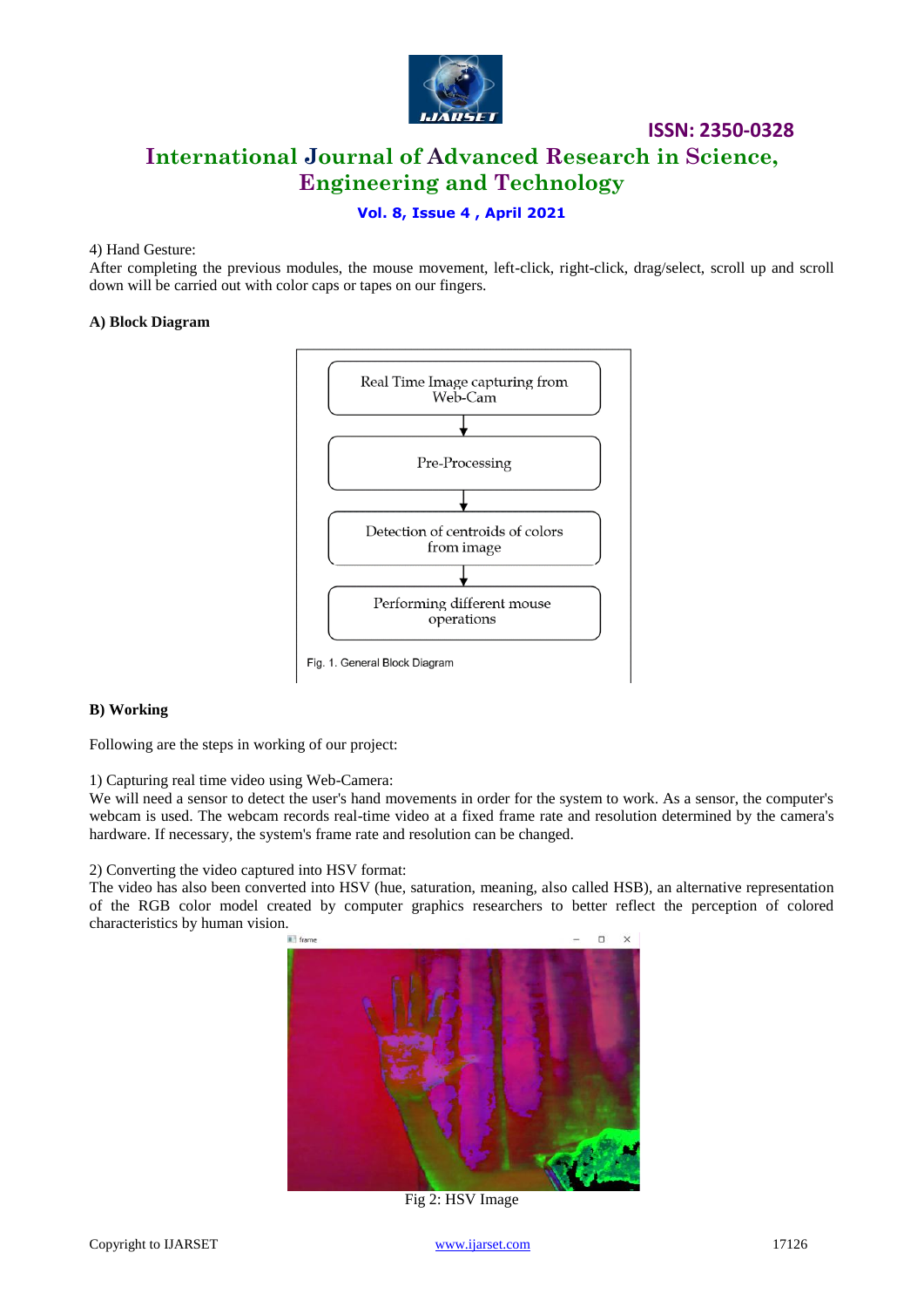

# **International Journal of Advanced Research in Science, Engineering and Technology**

**ISSN: 2350-0328**

#### **Vol. 8, Issue 4 , April 2021**

3) Each image frame is processed separately:

Following the capture of the video, it goes through a brief pre-processing stage before being processed one frame at a time.

4) Conversion of each frame to a greyscale image:

A grayscale image has a lower computational complexity than a coloured image. It also aids in faster colour calibration without the use of external noise. All the necessary operations were carried out after the image was converted to grayscale.

5) Calibrate the color ranges:

The device enters the calibration mode after the above steps, which assigns each colour according to the HSV rule to its colour hue, saturation or value values. Every colour already has its predetermined values. For accurate colour detection, the user can adjust the ranges. In the diagram below you can clearly see the variety of values used to detect every colour cap.



Fig 3: Calibration mode

6) Calculate the image's centroid by locating the image's region.

To guide the mouse pointer, the user must first choose a point whose coordinates can be sent to the cursor. The device can monitor cursor movement using these coordinates. As the object travels around the frame, these coordinates change over time.



Fig 4: Centroid Detection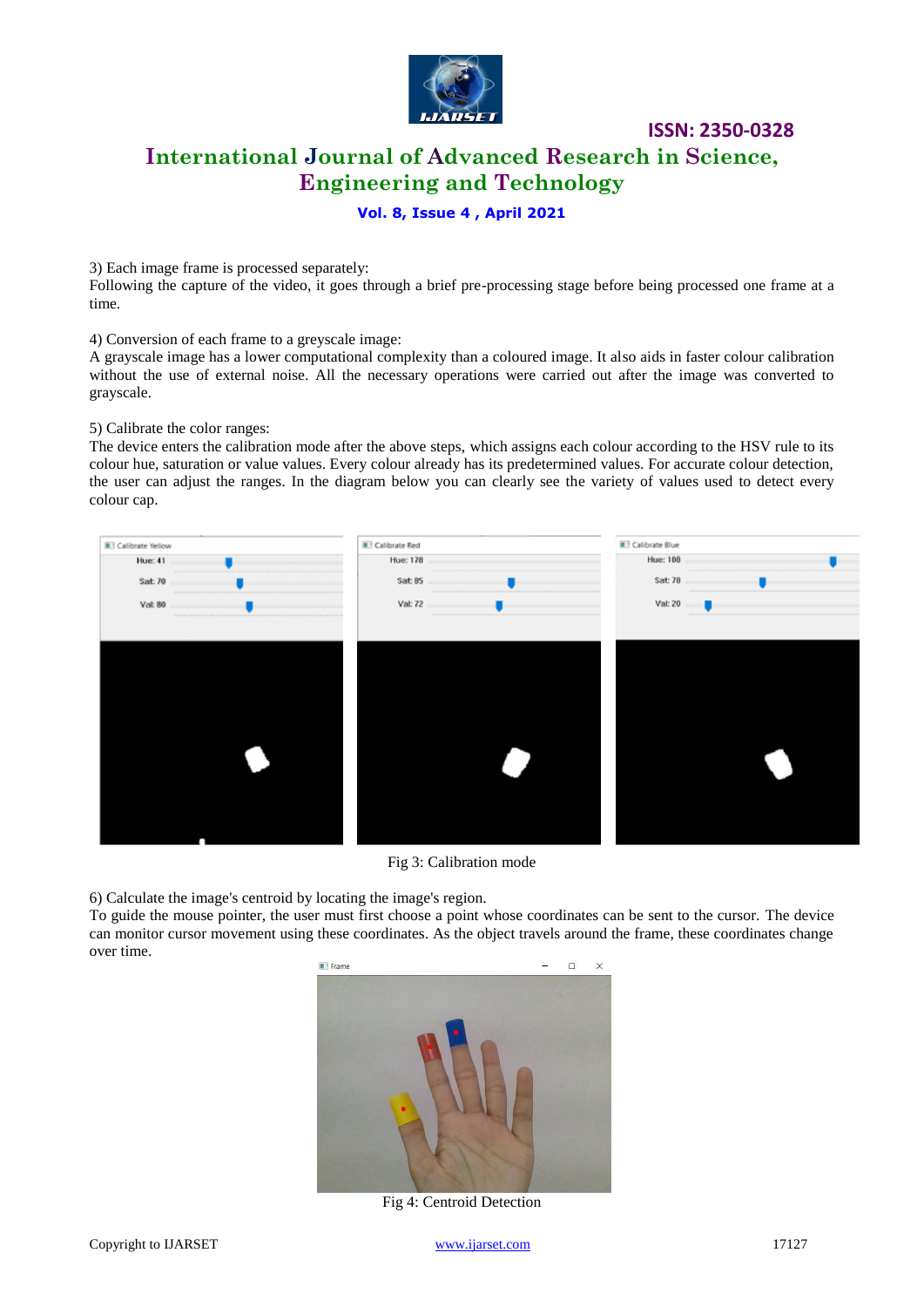

# **International Journal of Advanced Research in Science, Engineering and Technology**

### **Vol. 8, Issue 4 , April 2021**

7) Tracking the mouse pointer.

After determining the coordinates, the mouse driver is accessed and the coordinates are sent to the cursor. The cursor positions itself in the required position using these coordinates. As a result, the mouse moves proportionally across the screen as the user moves his hands across the camera's field of view.

8) Simulating the mouse actions.

To create the control actions in simulation mode, the user must make hand gestures. The computation time is reduced due to the use of colour pointers.

#### **V. RESULTS**

#### **Following are the results of various hand gestures that result into mouse operations.**

#### **A) Free Cursor Movement**



Fig 5: Free cursor movement

#### **B) Left Click and Right Click**



Fig 6: Left Click Fig 7: Right Click

**ISSN: 2350-0328**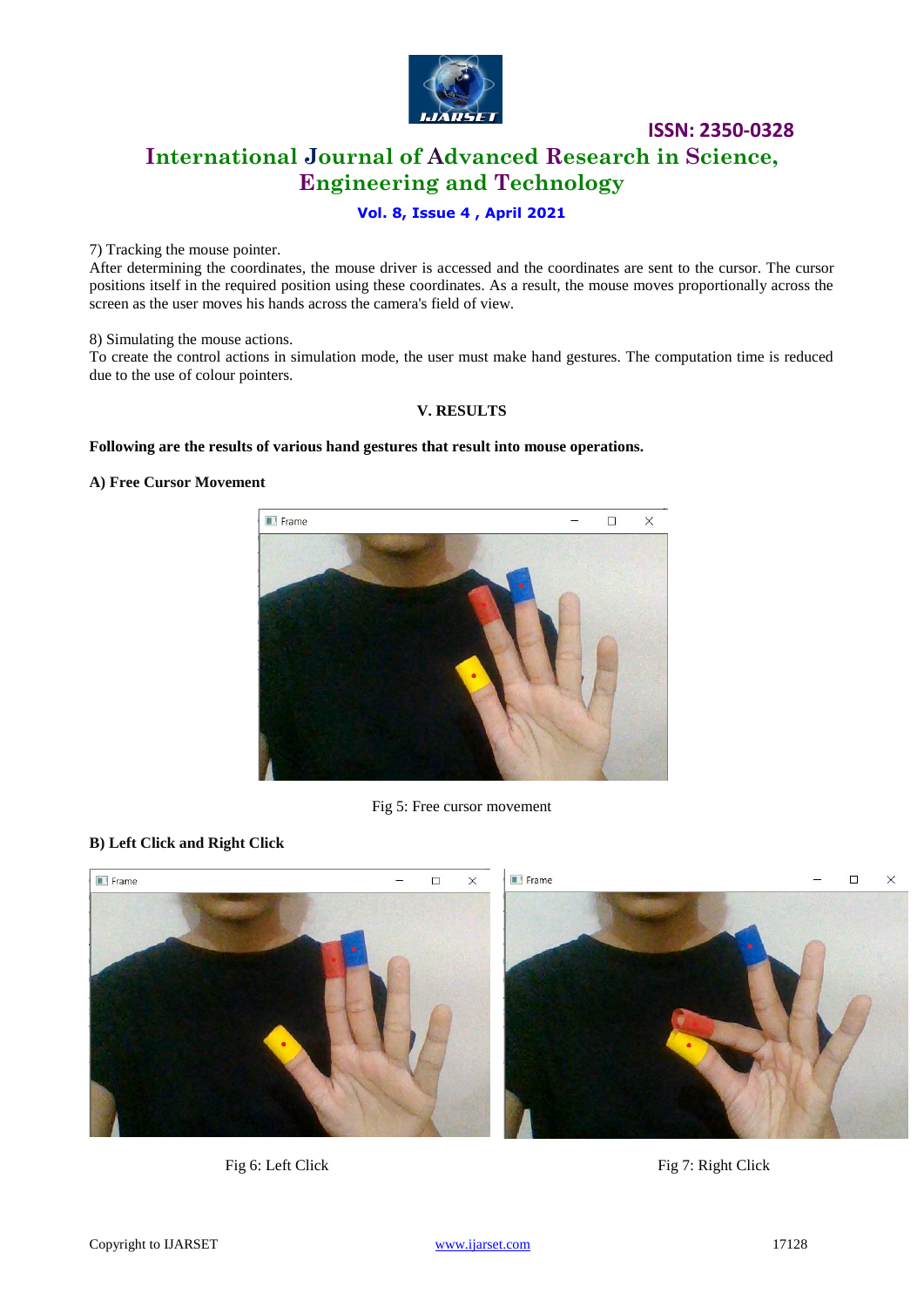

# **International Journal of Advanced Research in Science, Engineering and Technology**

### **Vol. 8, Issue 4 , April 2021**



**C) Drag and Select**

Fig 8: Drag/ Select

#### **D) Scroll Up and Scroll Down**



Fig 9: Scroll Up Fig 10: Scroll Down

#### **VI.CONCLUSION AND FUTURE WORK**

A Web camera is running on the mouse cursor. This will also lead to new levels of human-computer interaction (HCI), which does not require physical contact with the device. This machine can perform all mouse tasks centered on color recognition. This device is capable of being useful for interacting with contactless input modes. For people who don't use a touchpad, it's helpful. The architecture of the device proposed would dramatically change people's interactions with computers. Everyone is compatible with the Webcam, the microphone, and the mouse. It would eliminate the need for a mouse completely.

It can also be used in gaming or any other independent application. Free movement, left-click, right-click, drag/select, scroll-up, scroll-down are all operations that can be performed using only gestures in this Multi-Functional system. The majority of the applications necessitate additional hardware, which can be quite costly. The goal was to develop this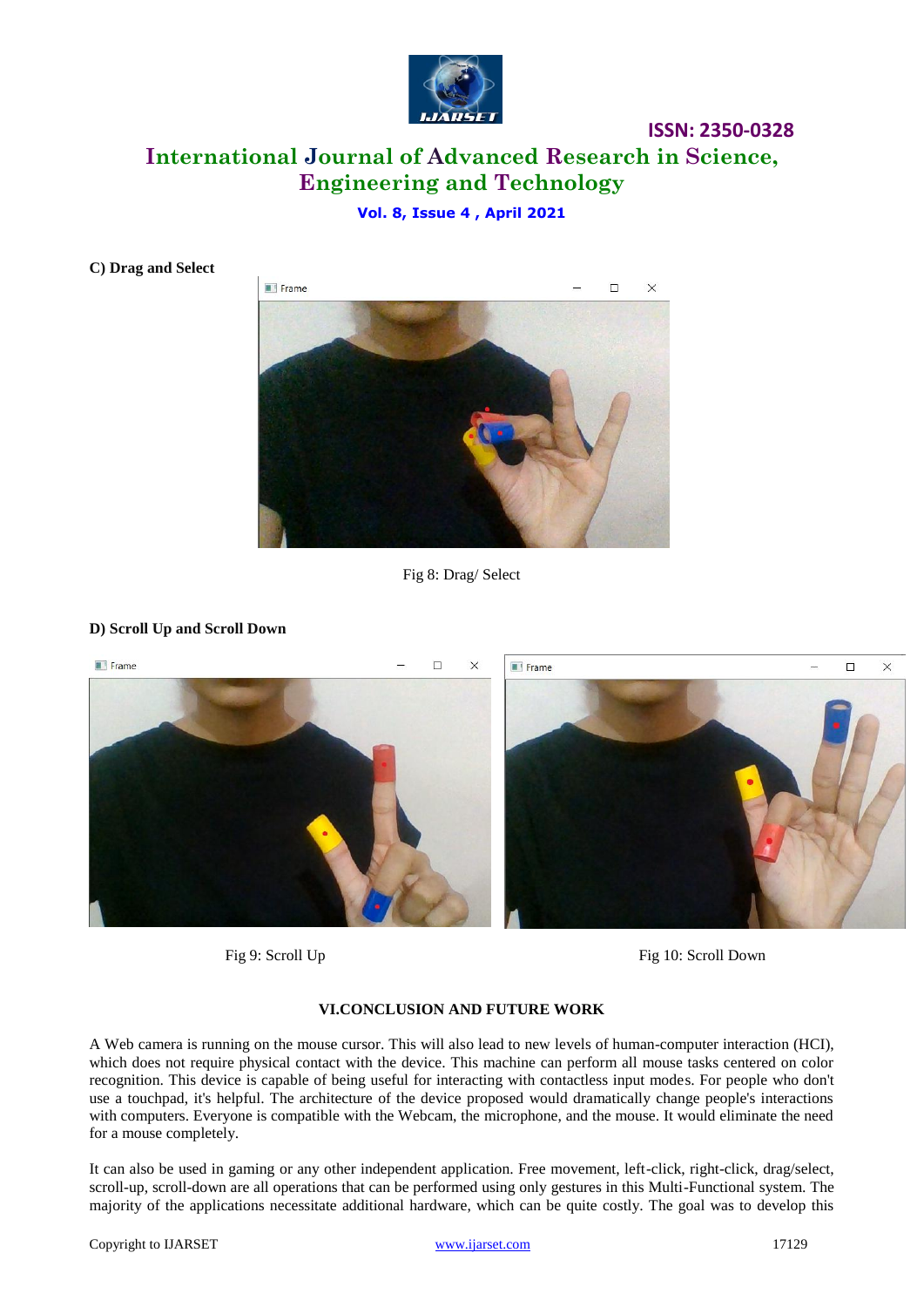

## **International Journal of Advanced Research in Science, Engineering and Technology**

#### **Vol. 8, Issue 4 , April 2021**

technology as cheaply as possible while also using a standardized operating system.Various application programmes can be written specifically for this technology in order to create a wide range of applications with minimal resources.

#### **VII. ACKNOWLEDGEMENT**

We are pleased to submit the "Virtual Mouse using Hand Management" project report and express our gratitude to everyone who assisted and informed us throughout the project's completion. The development of this project has been aided by their encouragement and motivation. We are grateful to our H.O.D. Prof. M. S. Malkar and our Project Guide Prof. S. S. Jogdand for guiding us through the project's development and for their constant encouragement. Prof. V. S. Byakod, our esteemed Principal, has been a source of inspiration for us.

#### **REFERENCES**

[1] Abhik Banerjee, Abhirup Ghosh, Koustuvmoni Bharadwaj," Mouse Control using a Web Camera based on Color Detection" ,IJCTT, vol.9, Mar 2014

[2] Angel, Neethu.P.S,"Real Time Static & Dynamic Hand Gesture Recognition", International Journal of Scientific & Engineering Research Volume 4, Issue3, March-2013.

[3] Chen-Chiung Hsieh and Dung-Hua Liou," A Real Time Hand Gesture Recognition System Using Motion History Image"icsps, 2010

[4] Hojoon Park, "A Method for Controlling the Mouse Movement using a Real Time Camera", Brown University, Providence, RI, USA, Department of computer science, 2008.

[5] Erdem, E. Yardimci, Y. Atalay, V. Cetin, A. E. "Computer vision based mouse", Acoustics, Speech, and Signal Processing, 2002. Proceedings. (ICASS). IEEE International Conference

[6] Angel, Neethu.P.S "Real-Time Static and Dynamic Hand Gestures Recognition" The hand tracking has to be specifically adapted for each user. [7] Abhirup Ghosh, Abhik Banerjee "Mouse Control using a Web Camera based on Color Detection"

[8] J.L.Raheja, A.Chaudhary, K.Singal "Proposed using HSV algorithm but this uses special sensor is used to capture image and processes it" User has to spend more money for the sensor.

| N <sub>0</sub> | <b>About Author</b>                                                                                                                                                                | <b>Photo</b> |
|----------------|------------------------------------------------------------------------------------------------------------------------------------------------------------------------------------|--------------|
| $\mathbf{1}$   | Prof. S. S. Jogdand<br>Lecturer at Pimpri Chinchwad Polytechnic.<br>Received BE (Information Technology) degree from Babasaheb Ambedkar<br>Marathwada University in the year 2006. |              |
| $\overline{2}$ | <b>Neha Bhegade</b><br>Diploma Student, Department of Computer Engineering, at PCET's Pimpri<br>Chinchwad Polytechnic, Nigdi, Pune, India                                          |              |

#### **AUTHOR'S BIOGRAPHY**